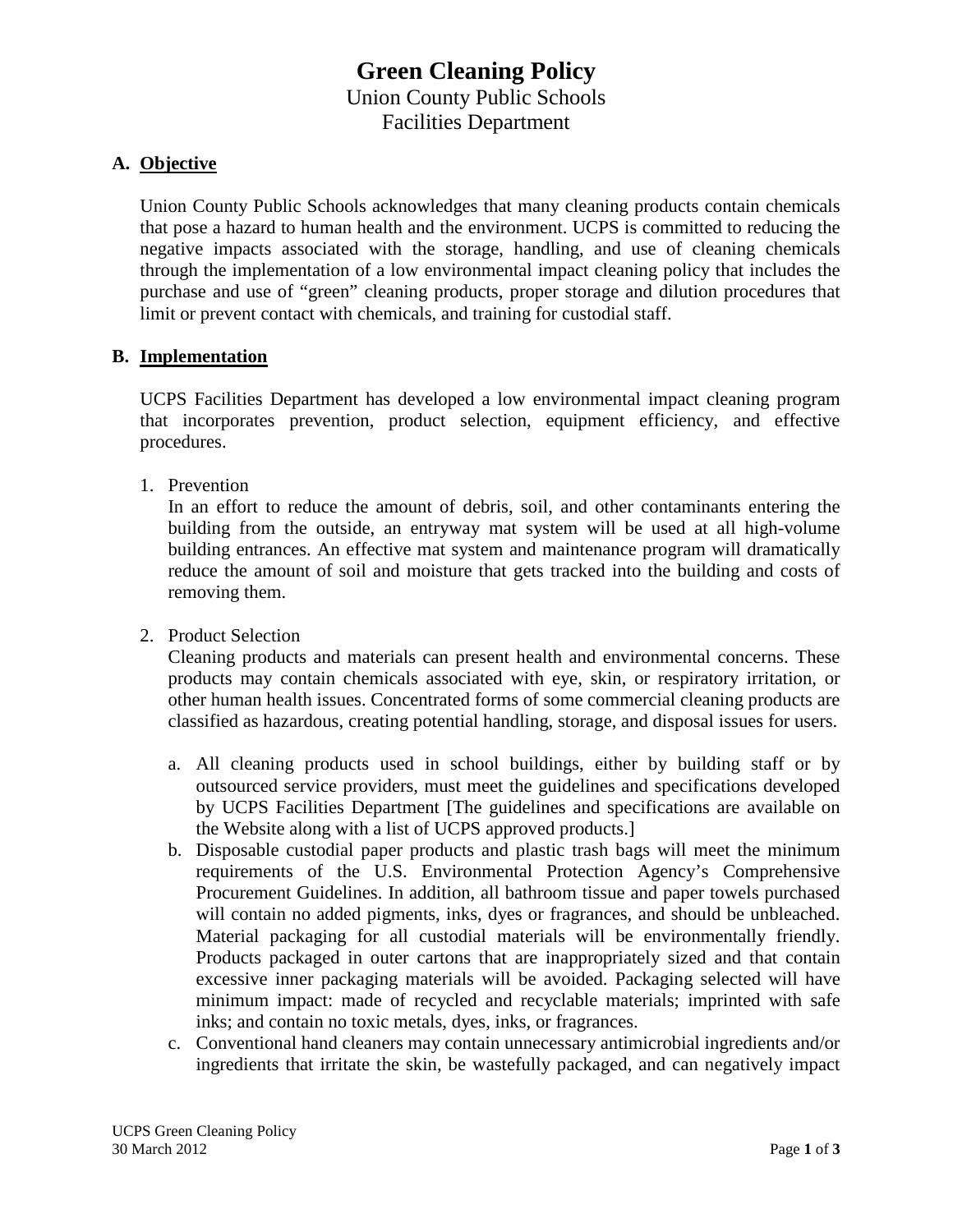## **Green Cleaning Policy** Union County Public Schools Facilities Department

indoor air quality, water ways, and aquatic ecosystems. To reduce the environmental impacts from using traditional hand soaps, we will purchase hand soaps that:

- 1. Perform as well or better than conventional hand cleaners;
- 2. Are biodegradable and have limited toxicity to aquatic life;
- 3. Are packaged in recyclable packaging, ideally incorporating recycled content;
- 4. Are approved for use by UCPS Custodial Services; and
- 5. Have eliminated ingredients considered likely to negatively impact health and the environment (i.e., do not contain antimicrobial agents).
- 3. Equipment Efficiency
	- a. As custodial equipment is replaced it must effectively reduce building contaminants while having minimal environmental impacts. UCPS recognizes the opportunities to reduce the environmental impact from our operations by using equipment that is designed for efficiency. Cost evaluations must consider not only the initial purchase price, but also the total cost of operation and anticipated useful life of the equipment to realize the best value from our equipment investments. When purchasing new equipment, UCPS will follow the criteria provided below.
	- b. Cleaning Equipment Criteria:
		- 1. Vacuum cleaners will meet the requirements of the Carpet & Rug Institute "Green Label" Testing Program – Vacuum Cleaner Criteria and are capable of capturing 96% of particulates 0.3 microns in size and operate with a sound level less than 70 A-weighted decibels (dBA).
		- 2. Water extraction equipment for deep-cleaning carpets is capable of removing sufficient moisture so that carpets can dry in less than 24 hours;
		- 3. Powered maintenance equipment including floor buffers, burnishers, and automatic scrubbers are equipped with vacuums, guards, and/or other devices for capturing fine particulates, and shall operate with a sound level less than 70 dBA; no propane-powered floor equipment will be allowed;
		- 4. Automated scrubbing machines are equipped with variable-speed feed pumps to optimize the use of cleaning fluids;
		- 5. Battery-powered equipment is equipped with environmentally preferable gel batteries;
		- 6. Where appropriate, active microfiber technology is used to reduce cleaning chemical consumption and prolong life of deposable scrubbing pads;
		- 7. Powered equipment is ergonomically designed to minimize vibration, noise, and user fatigue; and
		- 8. Equipment has rubber bumpers to reduce potential damage to building surfaces.
- 4. Procedures
	- a. Entryway Systems: Specifications and maintenance procedures for entryway systems are provided in the school's *Green Cleaning Manual.*
	- b. Storage: Cleaning products will be purchased in concentrated form (where available) and stored in a locked custodial storage area accessible only to trained custodial